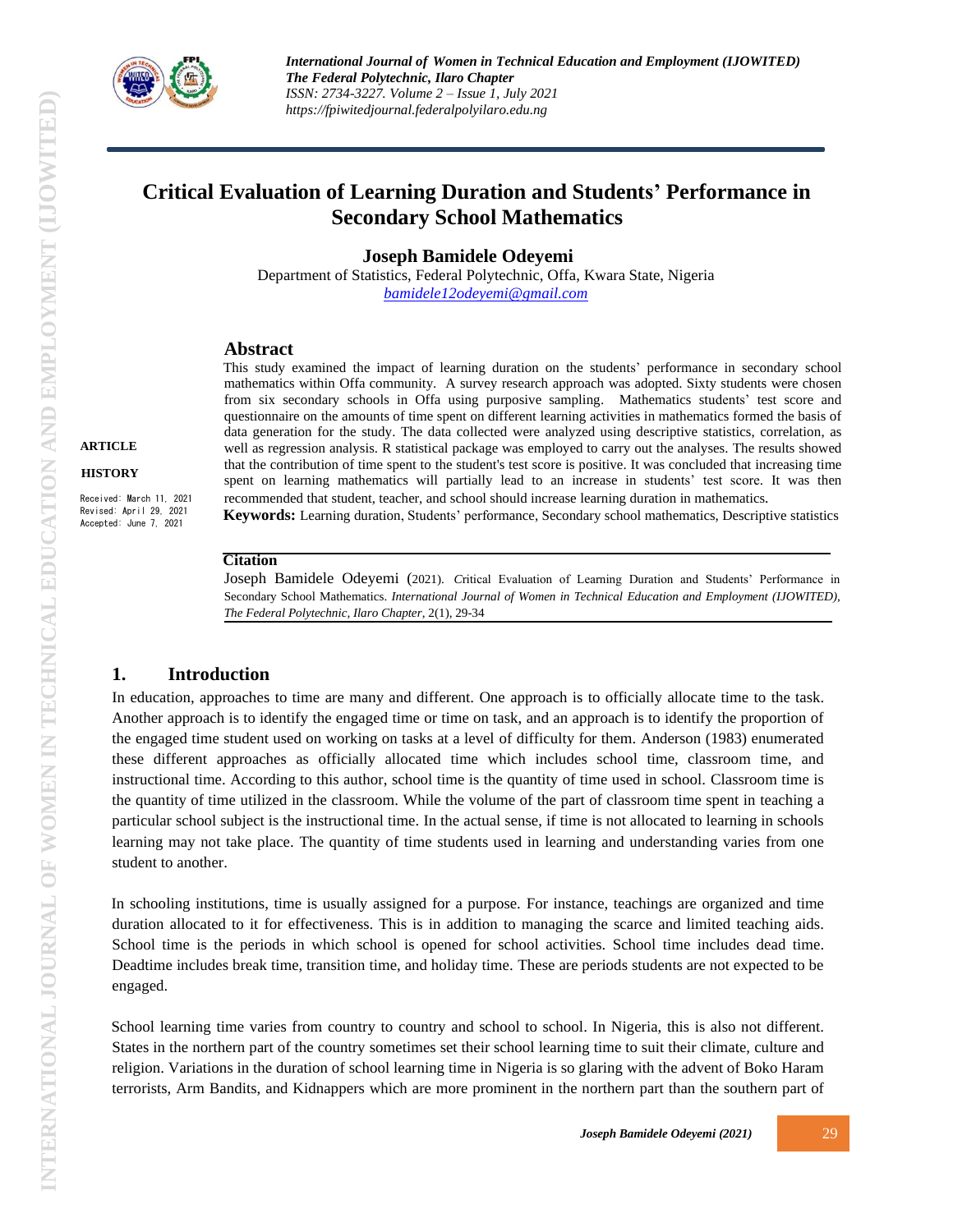

Nigeria. The coming of the COVID 19 pandemic is also a factor in the variations of school time in the country now. Different states fix different school learning time depending on the political terrain in operation. School time is crucial to teachers, students, school administrators, and policymakers. According to Mistra (2000), the amount of time spent is believed to aid productivity and helps the student to complete tasks on schedule. Every student in a school share an equal amount of school time resource, the difference lies in the way each school, teacher, student, and school administrator managed it. In Nigeria, few secondary schools are boarder schools where students are forced to make effective use of a fixed and equal amount of school learning time. Other schools are day schools where students contend with the challenges of how to manage both school and domestic workload time. Thus, there are variations in the time used by students on different tasks.

In the report of Lavy (2010), it was discovered that there is disparity across nations of the world in instructional time in schooling institutions. The report shows similar differences in the number of classroom lesson time used per week in different subjects. In addition, it was established that the volume of weekly hours of instructions in mathematics, language, and science is not the same with other subjects. Odeyemi and Udokang (2020) asserted that a slight positive correlation exists between school academic time and students' performance in Mathematics and the English language in Offa, Nigeria.

The question in mind then is that, can all these be responsible for the differences in students' performance in mathematics? What are the consequences of changing time spent in learning mathematics by students on test score in secondary schools? Other bordering questions include: what is the learning duration of mathematics' student in the junior and senior secondary schools? what impact is increasing learning duration on students' performance in mathematics in secondary schools? As a result of this, the assumptions and claims to be verified in this study then remain that the impact of increasing learning duration in mathematics is not significant on students' performance in mathematics in the selected secondary schools in Offa and that the effect of learning time spent on other subjects and activities do not depend on learning duration in mathematics in the selected secondary schools in Offa. The study aims to examine the impact of learning duration on students' performance. The objectives are to determine the average learning duration of different categories of students in different secondary schools. Also, to determine whether there is a correlation between learning duration and students' performance in the selected secondary schools.

Lavy (2015 & 2019), claimed that in some countries simple correlations and simple OLS regression relationships between classroom time, instruction time, and student's performance have been established. Such claims have not been significantly established in Nigeria (Ayodele, 2014). One of the widely used statistical techniques for describing the relationship among variables is correlation and regression (Kothari & Garg, 2014). Regression equations have been used in many human endeavours. It is a very useful tool. It is also one of the most misused statistical tools by untrained users (Ayodele, 2014). The main objective of regression is to establish whether a relationship exists among variables, estimate parameters, and make predictions based on mathematical equations. Usually, regression requires that a formula be found which relates the variables whose values one wants to estimate.

Many investigators and reviewers have discovered that there is a positive, partial, weak and insignificant relationship between time and student achievement (Walberg, 1988). On the contrary Hossler, Stage, and Gallagber (1988), submitted that there is a positive strong relationship between time-on-tasks and student achievement. They submitted that the consequences of a time-on-task are based on students' characteristics,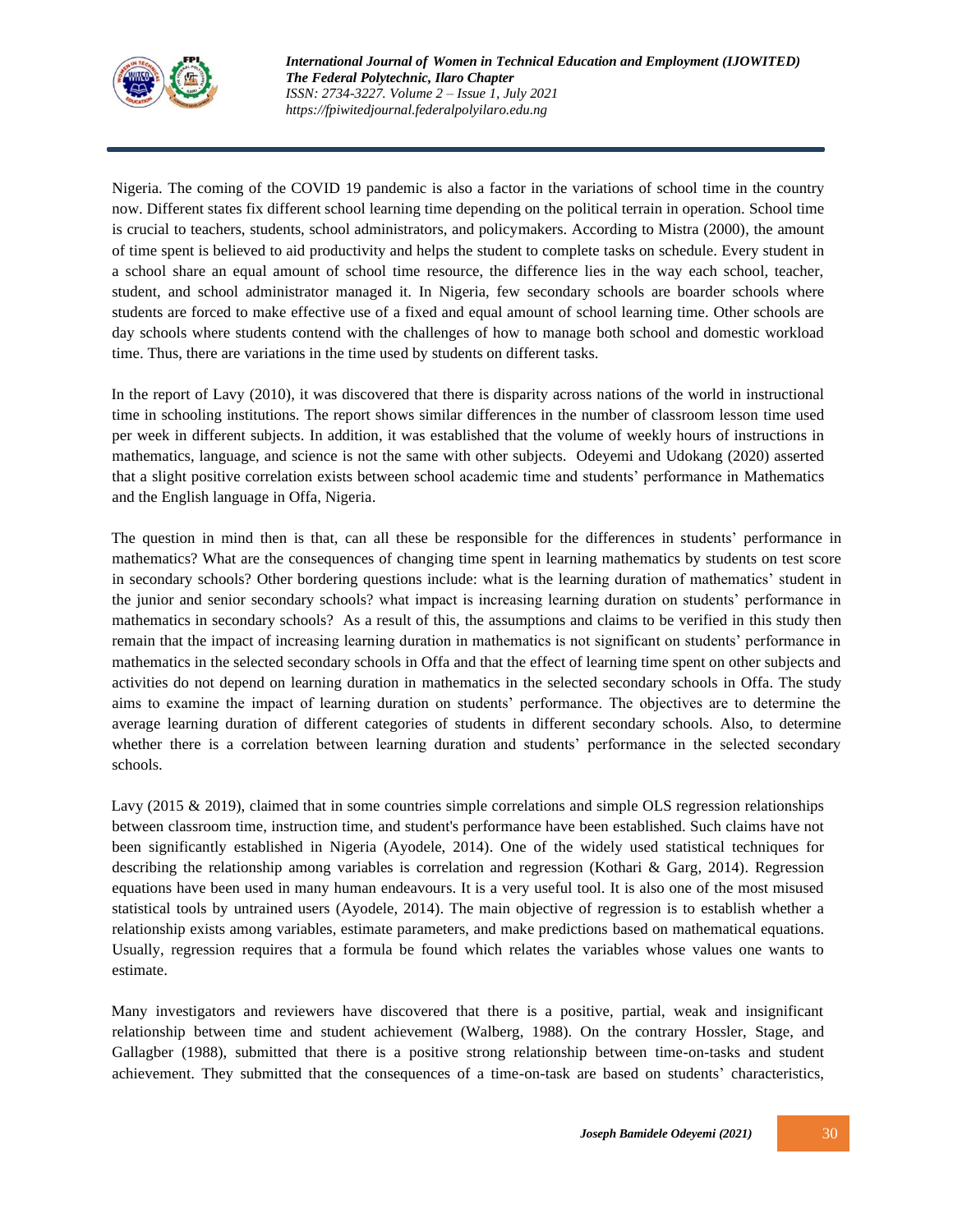

subject matter, and instructional techniques. Academic learning time has a positive relationship to student achievement, they asserted. This implies that not all types of time on task have the same impacts. Brown and Saks (1980) in their write up noted that increasing allocated or engaged time is more beneficial to lower ability students. They opined that the performance of the student is dependent on the volume of time required to learn together with the volume of time made available. As such only those students who require a high volume of time to learn to perform better when additional learning time is made available to them

In this study, measures of central tendency and measures of variations will be used to verify some of these claims. Thus, this study seeks to use descriptive statistics (Regression and correlation) to estimate the contribution of learning duration on students' performance in mathematics within the Offa community.

# **2. Materials and Methods**

The study consists of sixty students from JSS2 and SSS2 classes of six secondary schools, Offa selected using a purposive sampling technique. This is because those included are volunteers who permit a certain level of monitoring. The schools are Ansarul-Deen Islam Secondary School, Goodness Royal College, Folorunsho Memorial College, Federal Polytechnic Secondary School, BUKS International School, and Mustapha Standard College. Test scores used are average examination outcomes of each student in the selected subjects of each school. The drafted questionnaire adapted for the study is part of Stallings Observation System (SOS) on task-on-time of 2014 (Stallings, Knight, Markham, 2014 & Lavy, 2015). This is used to investigate time spent on different activity (both academic and non-academic). Itemized in the questionnaire include teaching time, non-teaching time, domestic activity time, and allocated teaching time. This questionnaire on how spent my time per day was used to gather data for one week from the selected students in the secondary schools. The data gathered through this were tabulated for each school and combined for analysis. There were two categories of variables for the study. Variable X represents time while Y represents test scores. The allocated teaching time per week in the different selected schools was also gathered through the school teaching times table. The collected data were tabulated.

The statistical tool employed in this study is regression. This was used to analyze and summarize the study. R statistical software was employed to run the data.

The general linear regression model is given as

$$
Y = X\beta + \varepsilon \quad \dots \quad \dots \quad (1)
$$

Where:

Y is an nx1 vector of observations of the response variable Y

X is nxp design matrix

 $β$  is px1 vector of regression coefficients

and ε is nx1 vector of random errors.

The equation contains an intercept term, so there are p-1 explanatory variables in the model.

This is adapted in this study. So this model is applied thus:

$$
Y_{ij} = \mu + \beta_i X_i + \varepsilon_{ij}
$$
 (2)

Where:

 $Y_{ij}$  is the performance of the ith student in jth school within a learning duration in mathematics

 $X_i$  is the learning duration of ith student in mathematics in the a school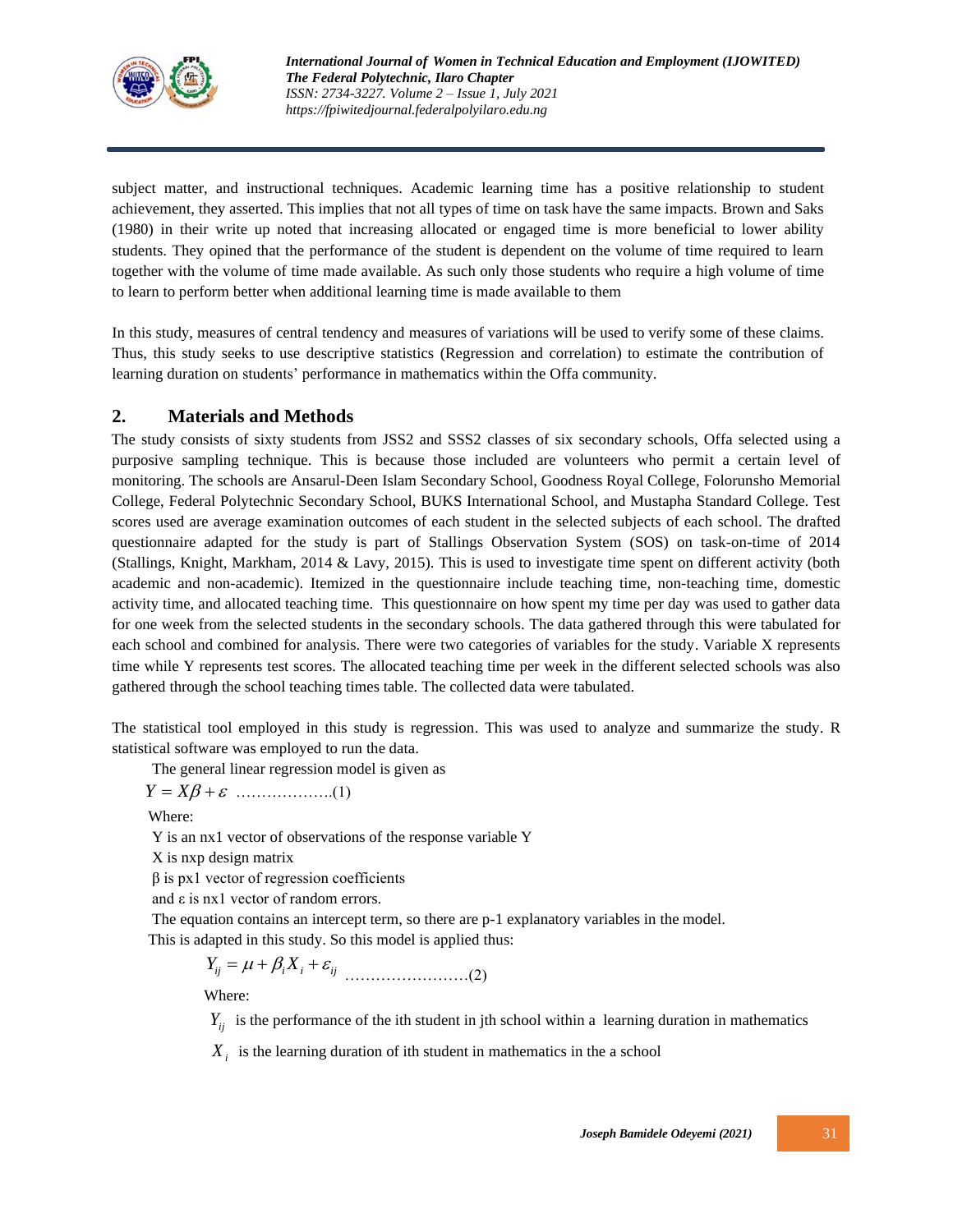

 $\varepsilon_{ij}$  is the unobserved error term

µ is the fixed effects of learning duration

For purposes of hypothesis testing, the Analysis of Variance (ANOVA) tool in the regression was also adapted. Under the normality of residuals, the test statistic  $F_c$  follows Snedecor's F distribution with 1, n-2 degrees of freedom. The null hypothesis is rejected for the right-tailed test. R square is determined from this table and the coefficient of correlation determined from it.

#### **3. Results**

Table1: Allocated Teaching Time (mins) per week, Means, and Standard Deviation of Students' Performance in Secondary Schools

| Class      | <b>Descriptive</b> | <b>Officially</b> | <b>Allocated</b><br><b>Teaching</b> |                   |  |
|------------|--------------------|-------------------|-------------------------------------|-------------------|--|
|            | <b>Statistic</b>   | Duration          |                                     | Category Per Week |  |
|            |                    | $(mins.)$ in      |                                     |                   |  |
|            |                    | 160               | <b>200</b>                          | 300               |  |
| <b>SSS</b> | Mean               | 50.2              | 54.93                               | 76.6              |  |
|            | Std. Dv            | 10.719            | 6.265                               | 8.884             |  |
| <b>JSS</b> | Mean               | 55.45             | 56.07                               | 65.8              |  |
|            | Std Dv             | 8.626             | 11.885                              | 14.207            |  |

It is clearly shown that the higher the allocated school teaching duration (Allocated Instructional Time) the higher the test scores.

#### Table 2: Means and Standard Deviations of School Academic Learning Time (ALT) spent by the Student in the six Schools

| <b>Mean Value</b><br><b>Standard Deviation</b> |       | The proportion of Students by the amount of<br>weekly hours spent                                                   |
|------------------------------------------------|-------|---------------------------------------------------------------------------------------------------------------------|
| 8.44                                           | 5.066 | 5.42                                                                                                                |
|                                                |       | The correction of students by the correction of legacing direction (instancelously) contact legacing well studies a |

The proportion of students by the amount of learning duration (instructional + extra lesson + self-study + assignment  $+$  tutorial time) is 5.

Table 3: Average Hours of School Academic Learning Time Spent and Examination test scores in the Six Secondary Schools

| <b>School</b> | <b>Hours</b> | <b>Scores</b> |
|---------------|--------------|---------------|
| <b>MSC</b>    | 8.0          | 59.2          |
| <b>BIS</b>    | 7.35         | 56.5          |
| <b>FPSS</b>   | 8.69         | 54            |
| <b>FMC</b>    | 9.09         | 69.3          |
| <b>GRC</b>    | 9.32         | 62.4          |
| <b>AUDSS</b>  | 8.19         | 52.4          |

The table above shows the average hours spent by the students in the respective schools in instruction time, selfstudy, assignment, and tutorials per week and their average corresponding tests scores.

Table 4: Regression of Students' Scores on School Time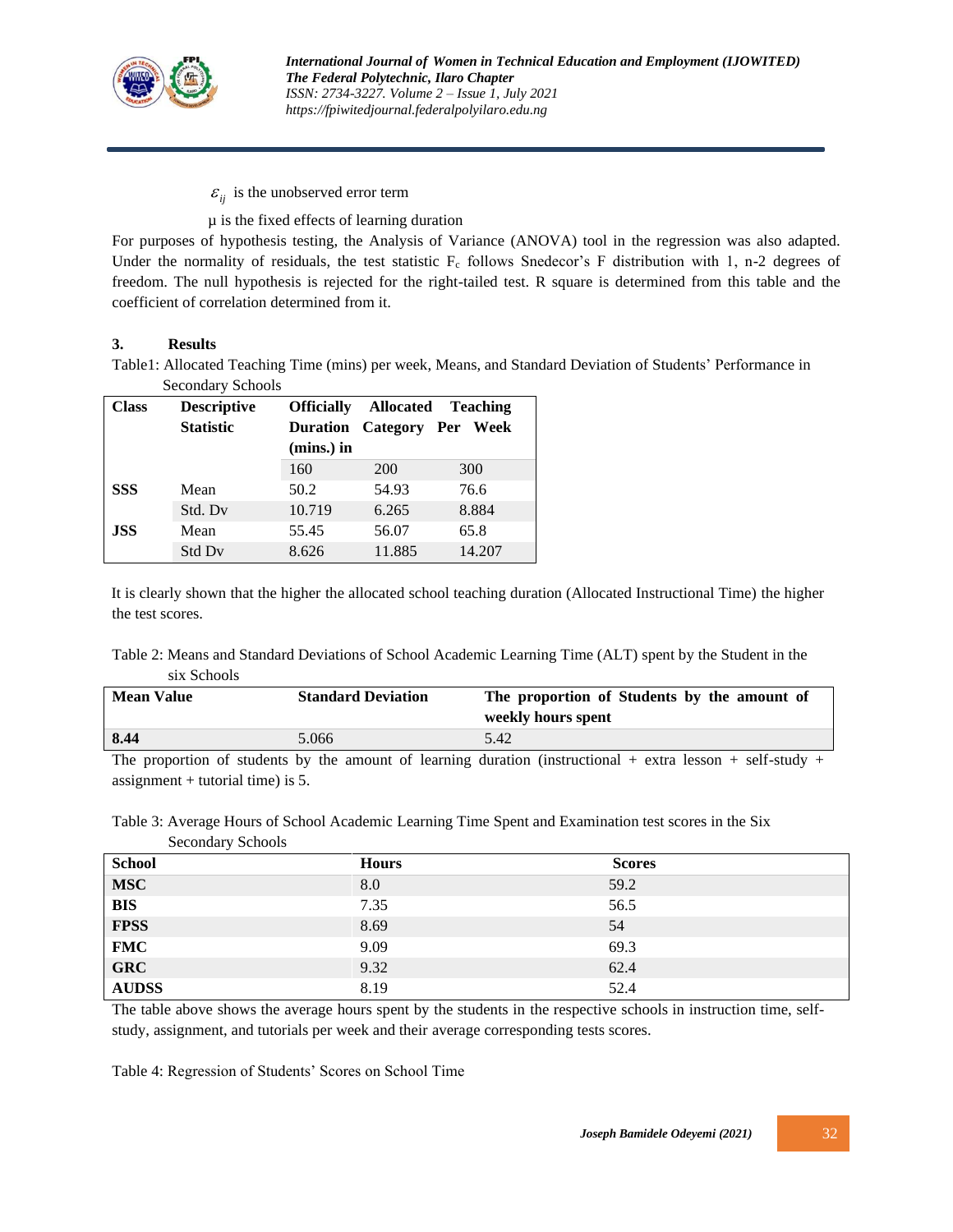

| Source<br>variation | of | coefficients | standard error | t-value | pr(z t )   |
|---------------------|----|--------------|----------------|---------|------------|
| <b>Mean effects</b> |    | 42.4412      | 5.2210         | 8.128   | $2.72e-11$ |
| <b>Learning</b>     |    | 0.8046       | 0.2731         | 2.946   | 0.00463    |
| duration            |    |              |                |         |            |

Residuals standard error is 10.62 on 58 degrees of freedom. The regression standard error is 0.2731.

| Table 5: ANOVA Table of Regression of scores on Time |    |                |  |         |    |                     |        |             |
|------------------------------------------------------|----|----------------|--|---------|----|---------------------|--------|-------------|
| <b>Source</b>                                        | оf | Degrees of Sum |  |         | of | Mean sum of F-ratio |        | Pr ( >  F ) |
| variation                                            |    | freedom        |  | squares |    | squares             |        |             |
| Learning                                             |    |                |  | 979.5   |    | 979.5               | 8.6803 | 0.004625    |
| duration                                             |    |                |  |         |    |                     |        |             |
| <b>Residuals</b>                                     |    | 58             |  | 6544.7  |    | 112.84              |        |             |

### R squared is 0.13 so that  $|r|$  is 0.36.

#### **4. Discussion**

Table 1 of the results clearly shows different levels of time used in teaching mathematics per week in the various schools. From the table, we can see the changes in the average test scores. Of the students in both SSS and JSS classes, average scores progress as allocated teaching time progresses. An increase is noticed in the senior classes so also is the case of the junior classes. Scores increased steadily with time in both. Time spent in learning mathematics here affects students' scores. But a study of the standard deviations depicts that allocated teaching time of 200 minutes has the least standard deviation and allocated teaching time of 160 in JSS classes has the least standard deviation. The implication of this is that for younger student increasing learning duration might not produce much increase in test score while for the older students it might contribute much more. Table 2 tells us the average time an hour a student spent on mathematics per week. Of 24hours in a day and a week of seven days (24x7=168 hours), 8.44 hours of it was expended learning mathematics on the average by each student per week. The proportion of students by the amount of learning time is 5.42. Similarly, table 3 depicts the average learning duration per student in each school in a week as well as the average scores per student per week in the school. The average scores range from 52.4% to 69.3% and the average learning duration ranges from 7.35 to 9.32 hours spent per student in a week in each school.

The results of the regression of students' performance on learning duration are shown in table 4. The coefficients estimates are 42.4412 for intercept and 0.8046 for slope. And standard errors are 5.2210 and 0.2731 for intercept and slope respectively. The model is then Students' performance  $= 42.4412 + 0.8046$  Learning Duration. This means that students' performance has a positive relationship with learning duration. To test the assumption and claim that the impact of learning duration on students' performance is not significant, the ANOVA table 5 shows a P-value of 0.004625 which is less than 0.05, and F calculated of 8.68 on 1 and 58 degrees of freedom is greater than F critical value. This implies that the null hypothesis of no impact on test scores is rejected. Thus, learning duration has a significant impact on student performance. From the same table, 5 R squared is calculated to be 0.13 and r is 0.36. This indicates that there exists a correlation between learning duration and students' performance. This regression model with a small standard error of 0.2731 might be considered good. This is not to say that the model is adequate.